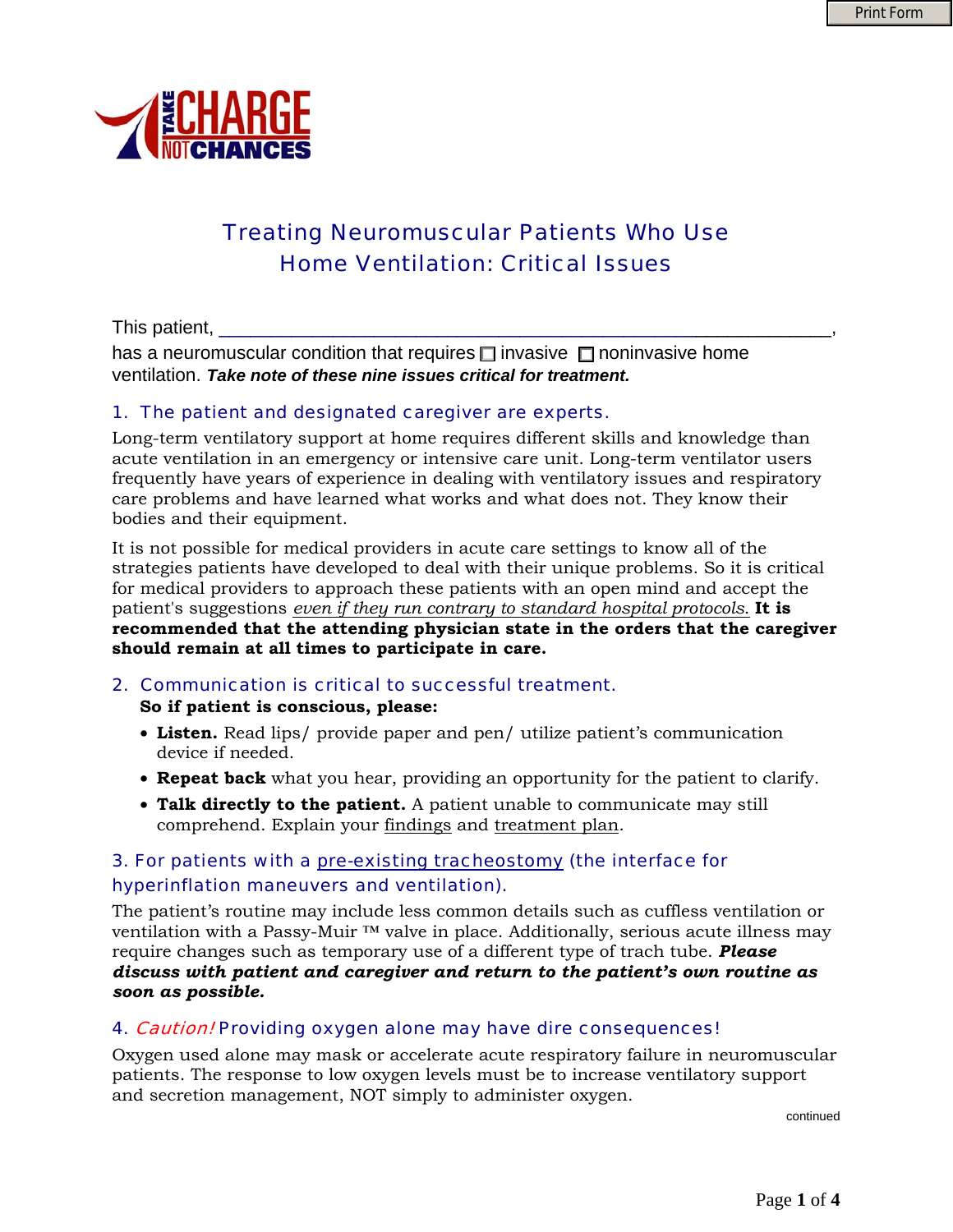**Give oxygen to neuromuscular patients ONLY** if all four of these conditions exist:

- 1. There is an additional pulmonary condition such as pneumonia, COPD or pulmonary embolism, *and*
- 2. O2 saturation is below 90% *and*
- 3. Secretion management, i.e., CoughAssist® or air stacking, has failed to improve saturation levels *and*
- 4. Mechanical ventilation is securely in place.

Then provide only low levels of oxygen and monitor  $CO<sub>2</sub>$  levels. Oximetry and  $EtCO<sub>2</sub>$ (End Tidal) are preferable and adequate for measurement.

## **Ventilation is critical.**

Patients with neuromuscular disorders require VENTILATORY support. Unless the neuromuscular patient has a separate pulmonary disease, hypoxemia signals either accumulation of secretions or inadequate ventilation. START VENTILATION AND A SECRETION MANAGEMENT PROGRAM.

- Ventilation can be noninvasive via a mask or mouthpiece or provided by an existing tracheostomy with a machine-set respiratory rate. Intubation may be required temporarily in emergency situations if noninvasive ventilation is not currently effective.
- Secretion management should primarily be hyperinflation using the patient's customary method, i.e., manually assisted cough (abdominal thrust), air stacking with resuscitator bag or volume vent, or CoughAssist®. (See below.) If secretions are copious and caregivers or family are not available to use the CoughAssist®, suctioning and/or intubation may be required until patient improves enough to transition back to noninvasive ventilation.
- CoughAssist<sup>®</sup> is a portable device that many home mechanical ventilation patients, trached or otherwise, utilize to bring up secretions because they have a weak cough. This device must be by the patient's bedside and used as frequently as needed, possibly several times an hour until secretions are controlled. The patient and caregiver know how to operate this device and may prefer to operate it themselves.

# 5. Caution! Anesthesia and sedation for neuromuscular patients can dangerously decrease respiration.

Neuromuscular patients with respiratory muscle weakness develop respiratory failure due to hypoventilation. Anything that depresses their respiratory drive, such as opiates and benzodiazepines, will worsen hypoventilation and worsen respiratory failure. In noninvasively ventilated patients, sedating medications can blunt the patient's response to interface air leaks.

## **Ventilation may eliminate the need for sedation.**

Medications such as narcotics and benzodiazepines are frequently used when patients appear to be dyspneic, anxious, uncomfortable, or "fighting the ventilator." While these medications are important and should not be withheld if needed, healthcare providers need to be aware of the patient's respiratory status. For patients who typically use noninvasive ventilation, *dyspnea and anxiety can frequently be relieved by starting noninvasive ventilatory support.*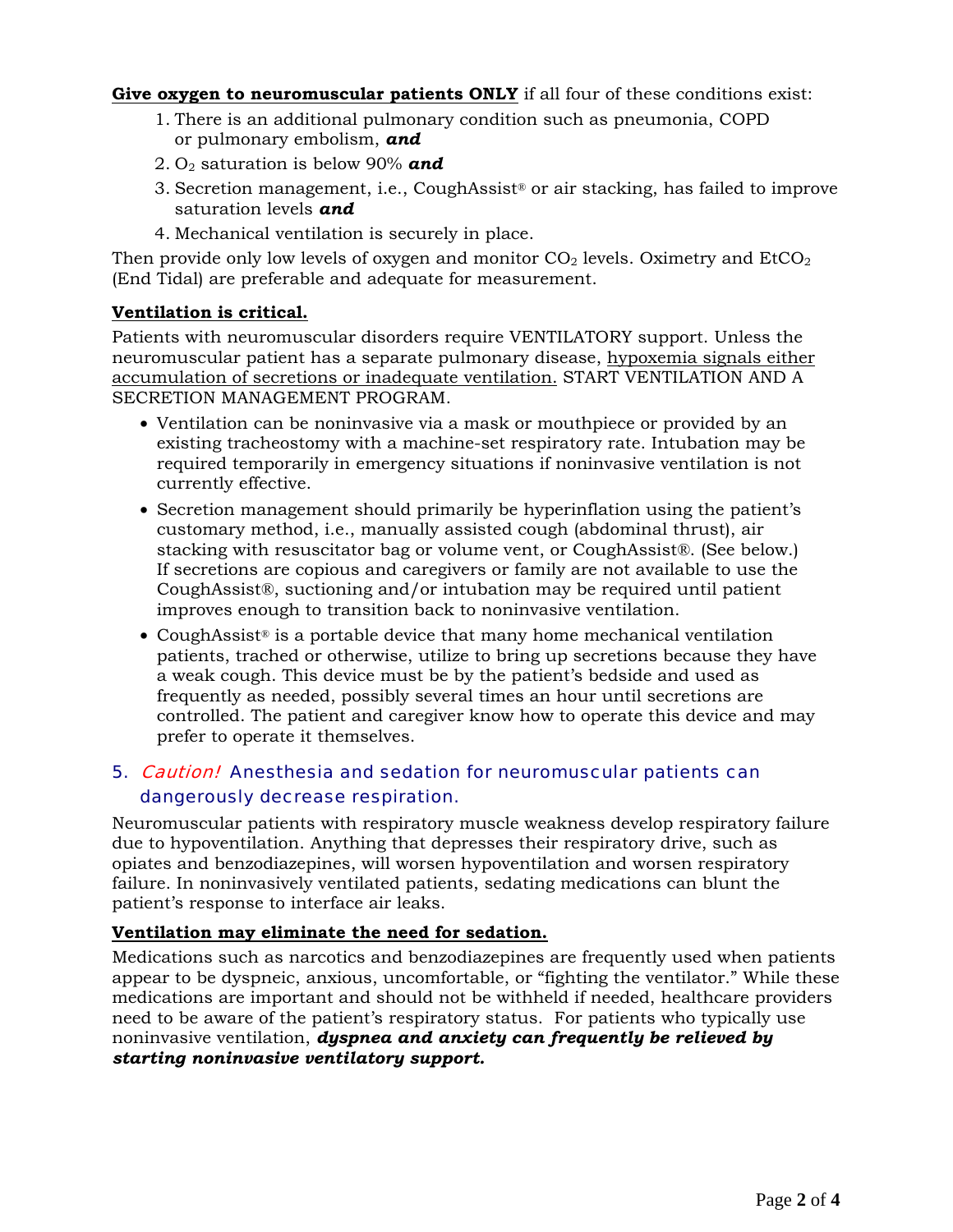#### **If anesthesia is a must …**

- It should only be administered by very experienced personnel under close monitoring.
- In the recovery room the patient should be returned to his/her home ventilation system (noninvasive on invasive) with his/her usual settings and with airway carefully monitored.

## 6. Using the patient's own ventilator is optimum.

The home ventilator is programmed to the settings used at home and the caregiver knows how to use it.

- *During short (less than one hour) ambulance transport,* use patient's home ventilator rather than bagging. *For longer trips,* connect the ventilator directly to the ambulance's AC power.
- *In hospital*, use patient's <u>home ventilator</u>. Otherwise, use hospital's equivalent device unless a more sophisticated form of ventilation is required. (If patient's equipment is pre-approved by hospital, patient will provide documentation.)
- Direct hospital RCP (Respiratory Care Practitioner) to consult by phone with patient's home RCP. See Patient's Vital Information for Medical Staff for contact information.

## 7. Not all body positions are tolerated by neuromuscular patients.

These patients often cannot tolerate positions normally assumed during treatment, such as lying on their backs. Ask the patient or caregiver about acceptable positions and ventilation needs during treatment.

## 8. Important! A tracheostomy is often unnecessary for patients previously using noninvasive ventilation.

As long as secretions can be managed noninvasively, there may be no need for tracheostomy support. Properly used noninvasive ventilation for a cooperative patient may provide as much respiratory support as invasive ventilation.

Generally, persons who are speaking and swallowing reasonably well do not need a tracheostomy for ventilation. They may require intubation temporarily for severe pneumonia or, like anyone else, for recovery from the trauma of surgery; *but they can usually transition back to noninvasive ventilation.* If possible, consult with the patient's physician. See Patient's Vital Information for Medical Staff before proceeding.

## 9. Life continuation/cessation is the patient's decision

This patient has completed and discussed with his/her caregiver a Living Will and Medical Power of Attorney. The health professional's responsibility in this regard is specific and limited.

The health professional's responsibility *is to provide information* that will help the patient or the person designated as Power of Attorney to make a decision. *For example: "Some tracheotomy patients can return to noninvasive ventilation over time."*

The health professional's responsibility *is not to make judgments* about the patient's situation. *For example: "Your care in this condition will be too much for your family."*